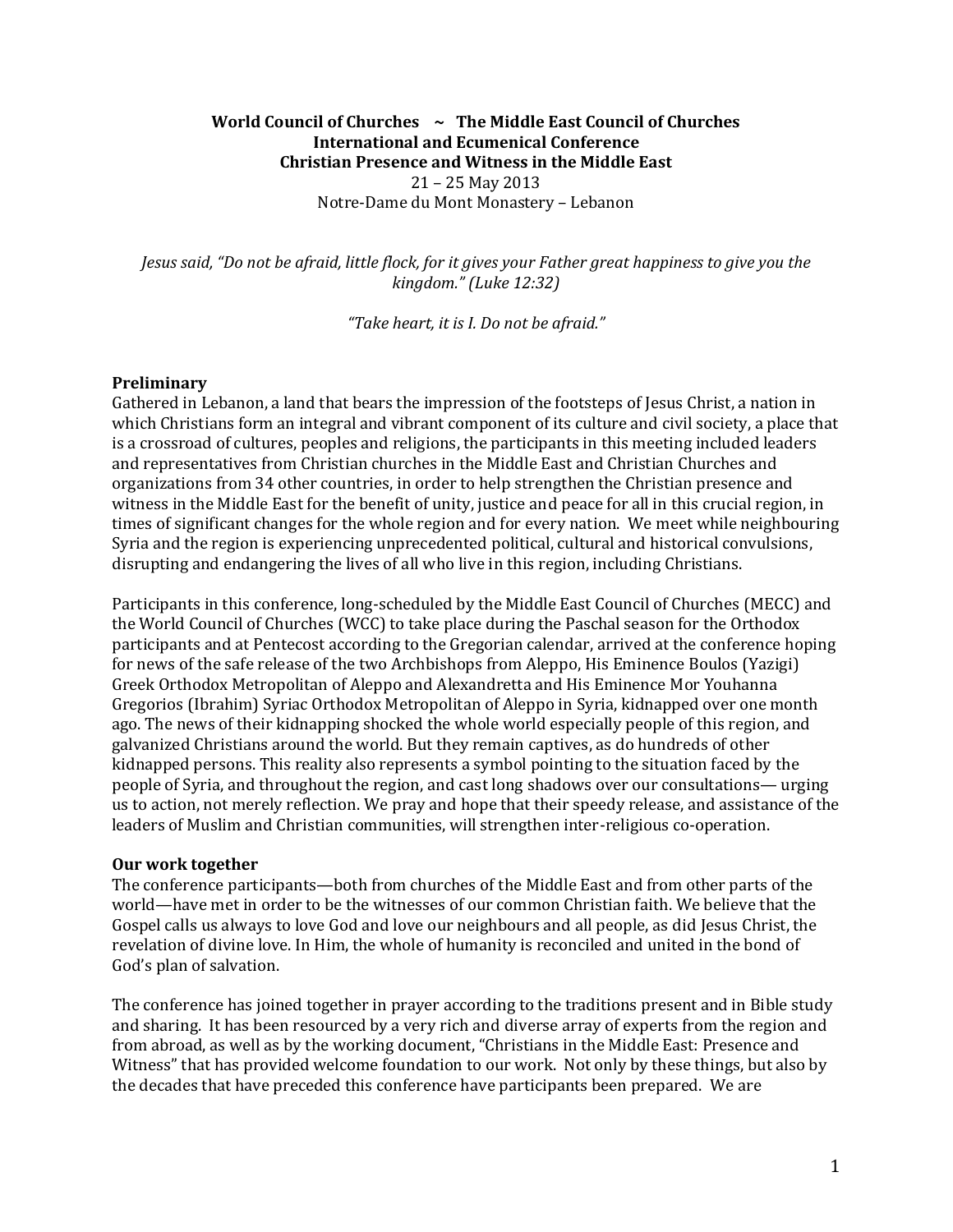committed to witness together what we have heard, to bear each other's burdens, and to undertake actions that our common Christian identity requires of us.

We acknowledge some fundamental principles underlying our consultations:

- 1. From the time of Jesus Christ and over the intervening centuries, Christians have been rooted in the soil of the Middle East. The Christians living in this region are an essential part of their lands.
- 2. Christians in the Middle East have a long history of living in plural societies that respect all diversities, understanding that all people are created by God. The teaching of Jesus Christ is that no violence is acceptable, particularly violence that is committed in the name of religion. The Gospel-rooted imperative of witness and service to the neighbour marks the historical role of Christians in the region and in the world.
- 3. Christians living in the lands of the Middle East reject being labeled "minority" since they reject being understood as a lesser people (*aqalliyya*). They rather understand themselves as full citizens of their nations. States have the responsibility to protect all of their citizens on an equal basis. Numerical proportion historically has not limited the contribution and role of Christians in the East.
- 4. This is a time of crisis with special intensity here in the Middle East, but affects all of humankind. The elements of this crisis include an intensification of religious tribalism, increasing fundamentalism in many of the world's religions, dispersion of the influence of radicalized Islamist groups, widespread violence and insecurity, a deficit in democratic legitimacy and credibility, poverty and lack of opportunity, especially for women and youth, Christian emigration from the region, and a generalized sense of abandonment following decades of unhelpful intervention. Christians, Muslims and Jews all experience the destructive effects of these trends.
- 5. Palestine continues to be the central issue in the region. Resolving the conflict between Israel and Palestine in accordance with the UN resolutions and international law, will greatly help resolving the other conflicts in the region. The persistence, after sixty-five years, of continuing dispossession of Palestinian people—Christian and Muslim alike—from their land by Israeli occupation, continuing settlement of land inside the 1967 borders by a nation empowered by overwhelming military strength and external alliances and influence, is central to the turmoil in the region and exacerbated by duplicity of policies of the western powers, especially the United States. Christians have been called to condemn and act against this continuing injustice, affirming the voice and demands of Palestinian Christians, including as heard in the *Kairos Palestine* document.
- 6. Jerusalem today is an occupied city with a government which has adopted discriminatory policies against Christians and Muslims alike. "Jerusalem is the foundation of our vision and our entire life. She is the city to which God gave a particular importance in the history of humanity. She is the city towards which all people are in movement – and where they will meet in friendship and love in the presence of the One Unique God." (*Kairos Palestine*) Christians look to Jerusalem as a place God blessed with the significance of His presence, a place revered by the faithful of three religions. Jerusalem must be an open, accessible, inclusive and shared city for two peoples and three religions, with careful protection of their holy places. It needs to be the place that models for the world the possibilities of living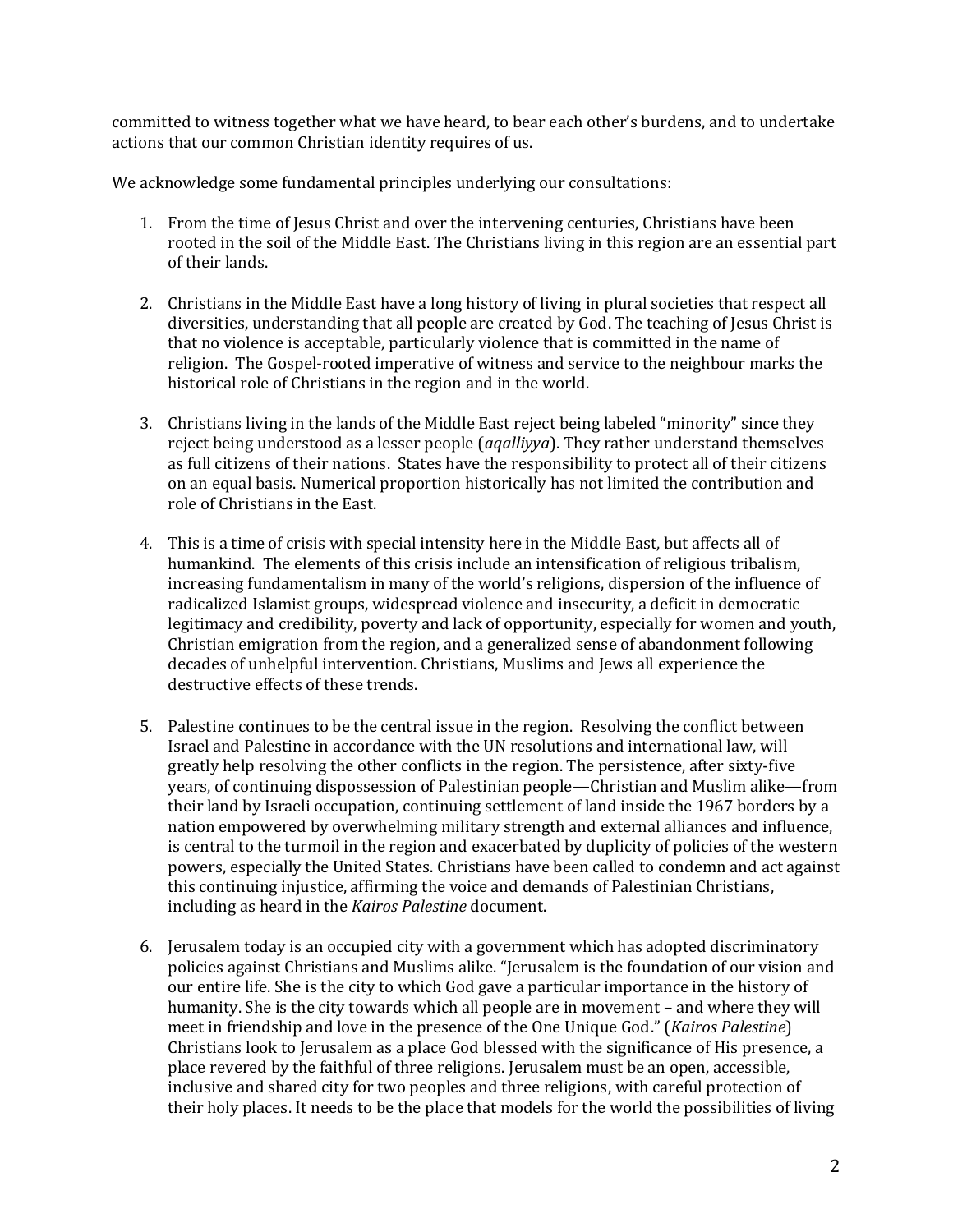together peacefully in mutual respect in accordance with God's plan. We look to Jerusalem to be the symbol of the world as it should be and for which we long.

- 7. Christians who promote "Christian Zionism" distort the interpretation of the Word of God and the historic connection of Palestinians—Christians and Muslims—to the Holy Land, enable the manipulation of public opinion by Zionist lobbies, and damage intra-Christian relations.
- 8. Christians must reject Islamophobia, which mischaracterizes Islam as an undifferentiated whole, and undermines decades of cultivation of co-operation with Muslims, and must refuse the temptation to amalgamation, generalization, and sensationalization of our Muslim brothers and sisters.
- 9. The churches of the Middle East include faithful women, youth, and men as lay members of their congregations. Strengthening the possibilities for lay participation, and witness will strengthen the churches. Empowering women of the region to develop their capacities and to publicly articulate their unique perspectives will enrich society and the churches.
- 10. Youth have been at the forefront of engaging in the process that continues after the events that roiled Tunisia, Egypt and Libya in 2011 demonstrating the vital importance of their presence and role in civil society and in the churches. Young people in the Middle East have been engaged in work for a society based upon respect for the human dignity of all persons, human rights, equality, citizenship, the rule of law, freedom and mutual respect. The churches are also challenged to continue to listen to and engage with them in meaningful ways, using their capacities in church and society. Churches may need to reflect on ways that grassroots actions exercised by citizens questioning authority, rejecting corruption and favoritism and eroding traditional tribal cohesion will affect the churches.
- 11. Governments throughout the region are hearing demands for participation, access, transparency and accountability. The churches in the Middle East are aware that the guarantee of our free and pro-active Christian existence in the region is not a bequest given by political powers, but is acquired by being courageous in exposing the structures and mechanisms of oppressive political systems, and by persistent patience in changing mentalities and structures.
- 12. The circumstances throughout the Middle East present the churches with a Kairos moment, as did South Africa in 1985, and Palestine in 2009, each of which called the churches to prophetic action. This is another time for such action, for a new vision of Christian cooperation in the region, for recommitment to Christian-Muslim engagement, for engagement with Jewish partners also working for peace and justice, expressing our Christian vocations by working together to express mutual support and solidarity, all of which may help to stem the flow of Christians from the region and to eliminate the barriers to full and meaningful lives for Christians in the countries of the Middle East. In the Middle East, Christians understand that "only united can we flourish; divided we vanish."

# **Call to Action**

The Christian churches of the Middle East, present through heads of churches and church representatives, representatives of sister Christian churches of the World Council of Churches and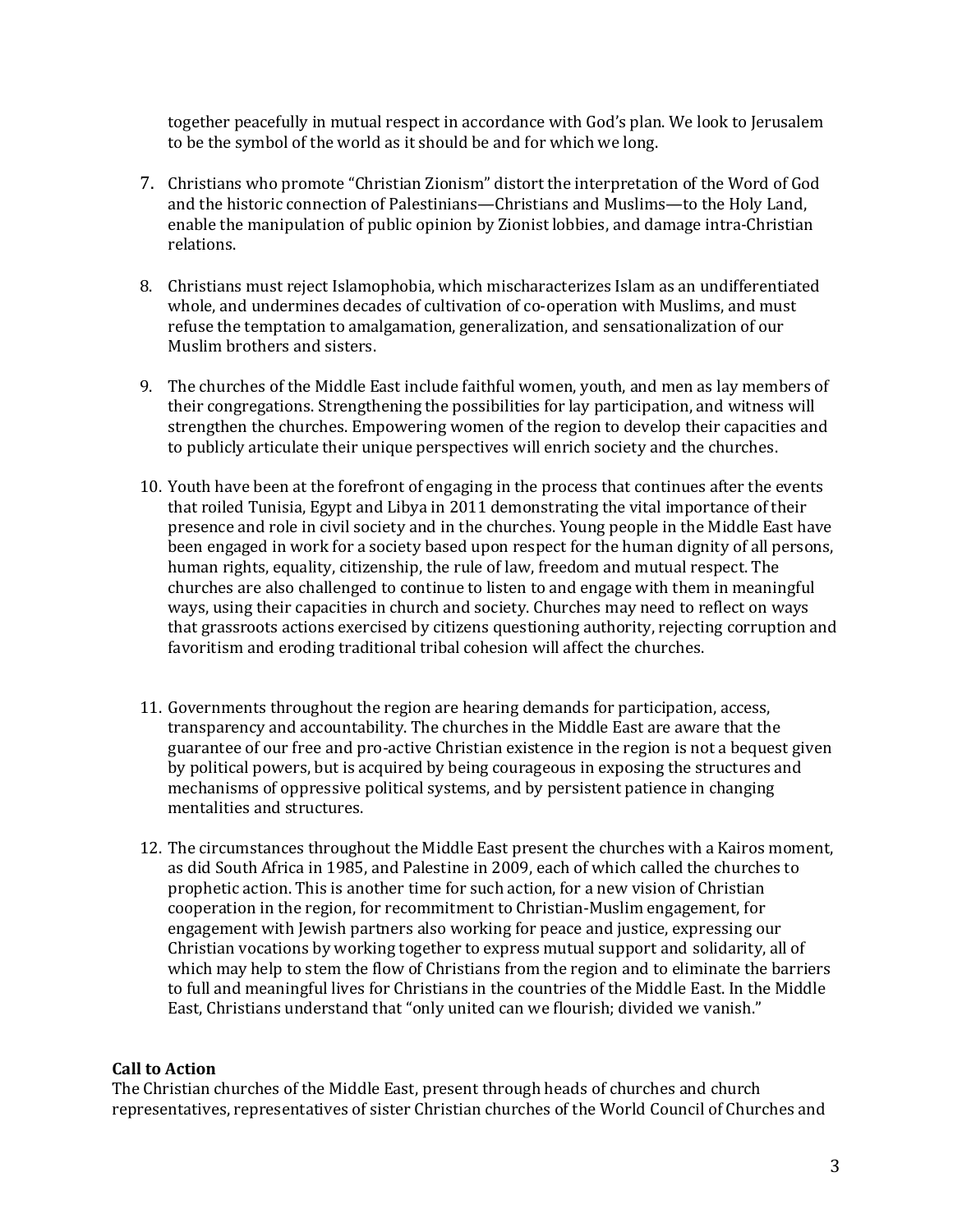ecumenical partners, recognizing this as a Kairos moment for the Christians in the Middle East, commit to support one another in steadfast prayer and call for the following actions to support the continuing vital Christian presence and witness in the Middle East.

### *To the member churches in the region, we encourage you to:*

Recognize and affirm each other and your shared ministry as a sign of the unity for which the Lord prayed *"that they may all be one. As you, Father, are in me and I am in you, may they also be in us"* (John 17:21).

Continue to be being involved in the building of democratic civil societies, based on the rule of law, social justice, and respect for human rights, including religious freedom.

Commit to engage together to re-invent, reinvigorate and renew the Middle East Council of Churches, in order to continue being the voice of Middle East Christians to the world, being the trusted source of basic, objective information.

Reflect on ways that grassroots actions exercised by citizens in their countries questioning authority, rejecting corruption and favoritism and eroding traditional tribal cohesion will affect the churches, in order to understand and participate in the important changes going on.

Empower women in the churches to develop their capacities and provide opportunities for their meaningful participation in the churches and society.

# *To the Middle East Council of Churches:*

Include significant roles for young people, developing the capacity of the next generation whilst at the same time enhancing the capacity of the MECC by their gifts and perspectives. Engage with young people in meaningful ways, using their capacities to enhance their participation in the church and society.

Encourage the process toward developing a Kairos statement for the region.

Envision the role of the MECC to include regional and international advocacy on behalf of the Christians in the region, engaging in theological exchange with ecumenical partners, amplifying the voices of the Christians in the Middle East, including to regional ecumenical organizations and national councils of churches worldwide and inter-governmental institutions.

Advocate for efforts in education to build a better understanding and respect among the different religions, including revision of textbooks, especially in how they portray other faiths, their history and their beliefs, integrating insights from religious studies and historical research.

Develop exchange programs to facilitate the sharing of experiences, information on interfaith relations and dialogue among the churches and religions. Encourage and facilitate responsible pilgrimage to the region.

# *To the World Council of Churches:*

Recommit itself to working with the MECC as a partner.

Develop a new vision and theological foundations for WCC engagement with other religions in order to work more directly together for understanding, peace and justice, particularly with respect to areas where political and social tensions have been misidentified as struggles between religions;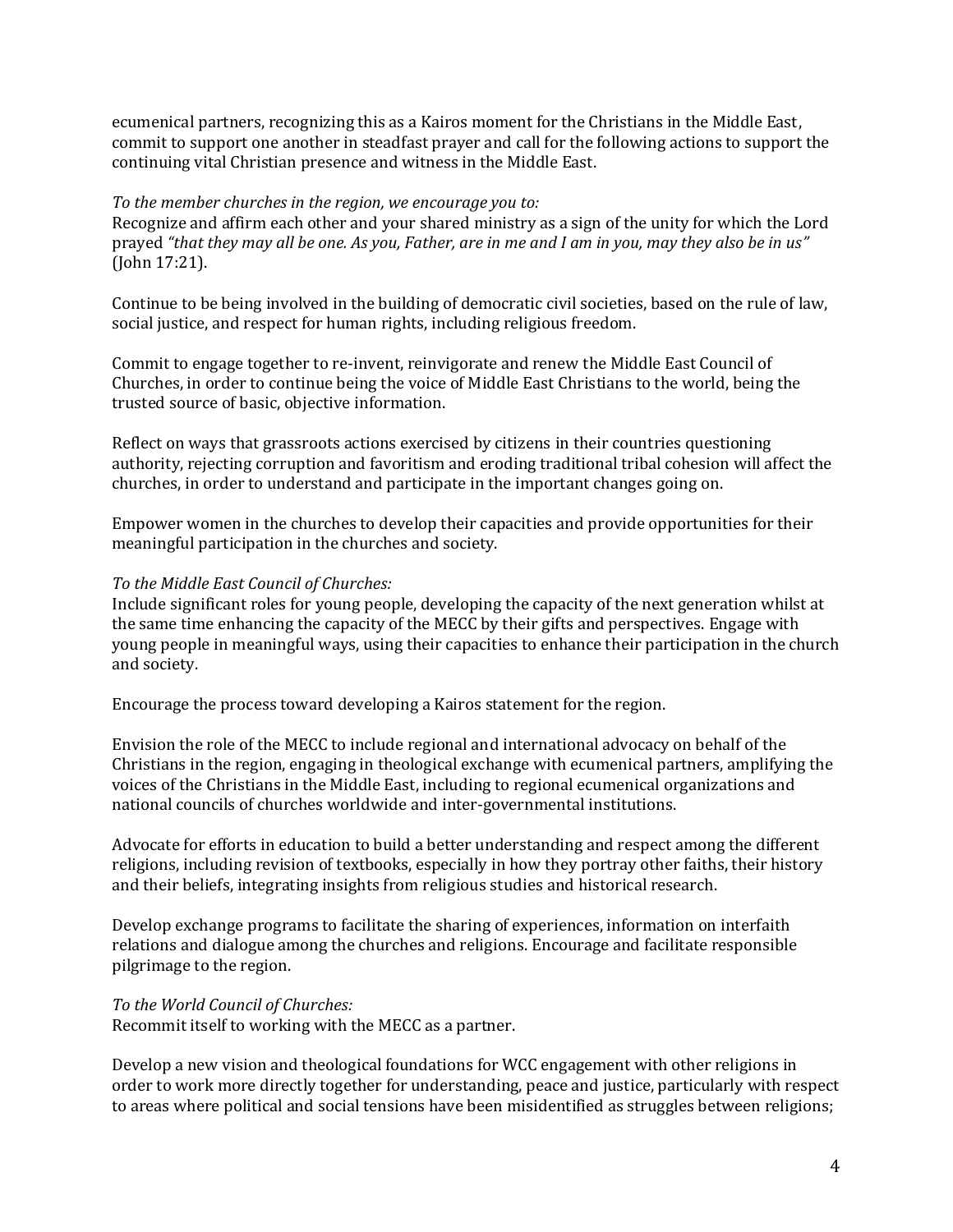draw upon the expertise and positive efforts of churches in regions with effective inter-religious cooperation.

Engage on a regional and international level in advocacy on behalf of the Christians in the Middle East, continuing programs that enhance those efforts (for example, Palestine Israel Ecumenical Forum and Ecumenical Accompaniment Program in Palestine and Israel). Also engage in advocacy for all oppressed and marginalized persons in the region.

Convene the spiritual and academic resources of the WCC and ecumenical partners in consultations to address Christian Zionism, disclosing its sources, its use as a political weapon against the Palestinian people, and its effects on intra-Christian relations.

Encourage member churches to develop and disseminate educational materials that accurately reflect the geography and history of the Middle East and the realities of sister churches located there.

Communicate, with ecumenical partners, the dire humanitarian situation within Syria and suffered by refugees from Syria in neighbouring countries, appealing to WCC member churches to interpret their relief policies in ways that deliver resources to the most vulnerable. Seek ways to exert pressure to stop actions of violence.

Encourage WCC member churches to support measures both to prevent war and to open channels for citizen diplomacy and mutual understanding with Iran. WCC member churches should explore ways to visit their contexts and remain in fellowship with them.

Encourage WCC member churches to support the churches in Iraq by visiting them in their contexts and remaining in active fellowship with them.

# *To the MECC and WCC:*

Advocate that churches and nations around the globe ensure that Jerusalem is established as a city of two peoples and three religions with unrestricted and free access for all humankind.

Advocate for a nuclear-free Middle East.

Caution and work against any kind of escalation of tensions in the region.

Encourage the United Nations, United States, European Union and Russia, along with other countries in positions of political power, to create policies that promote peace with justice for all peoples of the region.

Explore ways to attract to the region resources to provide quality education, development, employment opportunities, including especially decent work for young people, which would counter socioeconomic pushes to emigrate from the Middle East.

Use re-envisioned instruments of inter-religious dialogue and cooperation to raise awareness among Muslim and Christian leaders, including women and youth participation, and leaders of other civil society groups, to accept and respect each other for the sake of mutual benefit and coexistence.